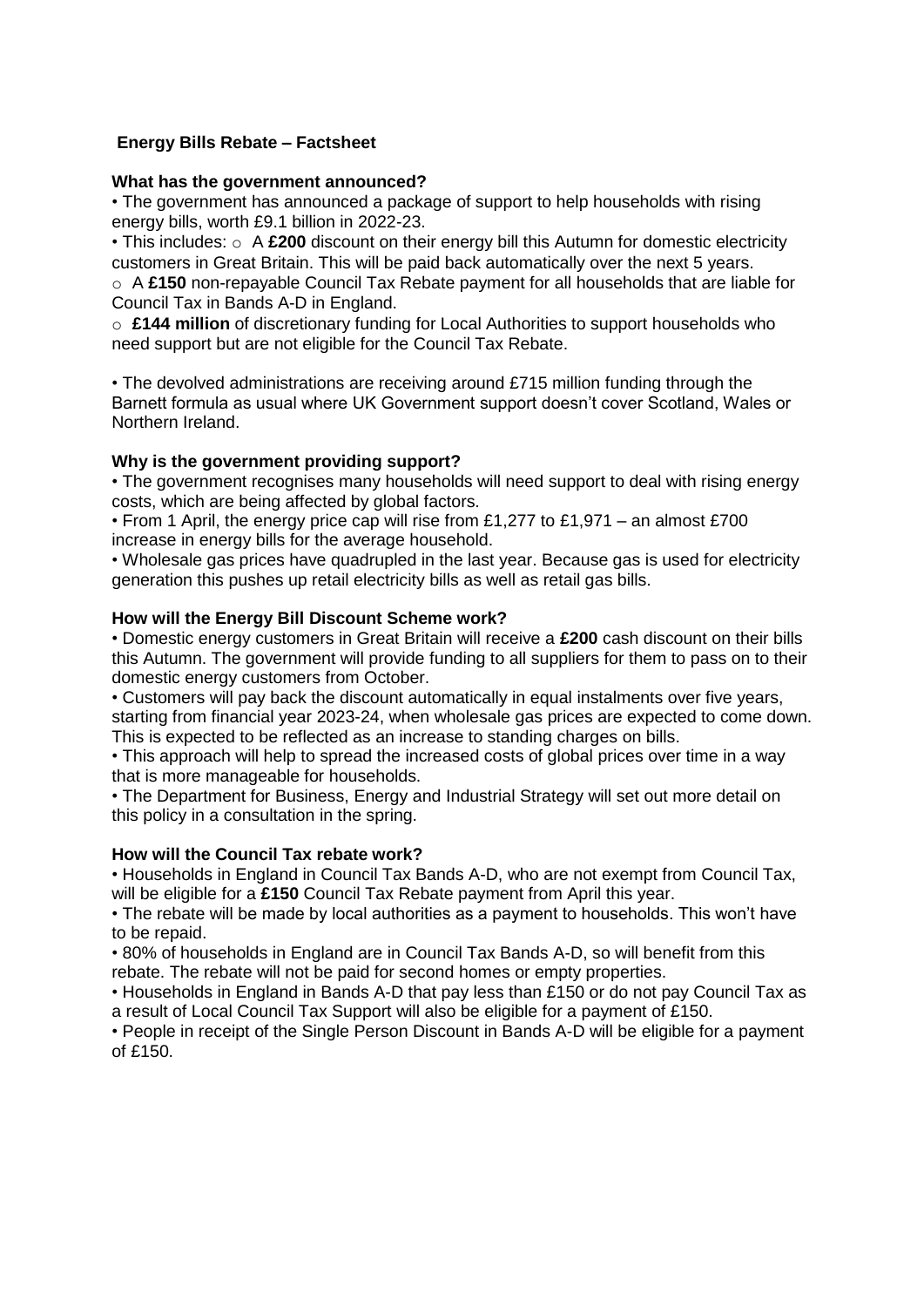• We expect the vast majority of people who pay by Direct Debit to receive this money in April. For households in Bands A-D who do not pay by Direct Debit, their councils will be ready to process their claims in April.

• The government is providing new funding to local authorities for these rebates, as well as extra funding to help with increased administrative costs.

• For those who need help with their energy bills but are not eligible – such as households on income support in higher bands (E-H) or with properties in bands A-D that are exempt from council tax – local authorities will receive £144 million of discretionary funding to help. • Further details will be set out by the Department for Levelling Up, Housing and Communities and local authorities.

### **Will people across the whole UK benefit?**

• The £200 energy bills discount applies across England, Wales and Scotland. The Northern Ireland Executive is responsible for energy policy in Northern Ireland. The Northern Ireland Executive will be funded to provide comparable support with around £150 million through the Barnett formula next year. The Barnett formula will also be applied when UK Government spending is recovered in future years, which will result in lower funding for the Executive in those years.

• The £150 Council Tax Energy Rebate applies in England only, as Council Tax policy is devolved in Wales, Scotland and Northern Ireland. As a result, the devolved administrations will receive around £565 million extra funding through the Barnett formula, which will enable them to provide similar support. They will be able to choose whether to spend this funding this year or next year.

• This comprises around £290million for the Scottish Government, £175million for the Welsh Government and £100million for the Northern Ireland Executive.

### **What other help is available for people struggling with the cost of living?**

• These new measures are on top of the existing £12 billion support the government is providing for the cost of living this financial year and next. This includes reducing the Universal Credit taper rate, raising the National Living Wage, freezing alcohol and fuel duties and providing targeted help with energy bills.

• The table below shows the total available funding per household to support with energy bills, depending on eligibility.

• The government is continuing with plans to expand eligibility for the Warm Home Discount by almost a third and increase the rebate value to £150 each year (from £140). 3 million vulnerable households will now benefit from the £150 supplier rebate. More detail will be published shortly in the government response to the consultation on this.

• A fuller explanation of how the government is helping with the cost of living is available in a separate factsheet here https://www.gov.uk/government/publications/government-supportfor-energy-bills-and-the-cost-of-living-factsheets

| <b>Measure</b>                                                      | <b>Eligibility and</b><br><b>Beneficiaries</b>                                                                              | <b>Value</b> |
|---------------------------------------------------------------------|-----------------------------------------------------------------------------------------------------------------------------|--------------|
| <b>Universal Rebate</b>                                             | All GB households.                                                                                                          | £200         |
| <b>Council Tax Rebate</b>                                           | Households in England in<br>council tax bands A-D.                                                                          | £150         |
| <b>Warm Home Discount</b><br>(WHD) (as per current<br>consultation) | Households in receipt of<br>Pension Credit, Guarantee<br>Credit, and some working<br>age benefits.<br>3 million households. | £150         |
| <b>Winter Fuel Payment</b>                                          | All households with at least<br>one member above state<br>pension age. £200 per                                             | £200-£300    |